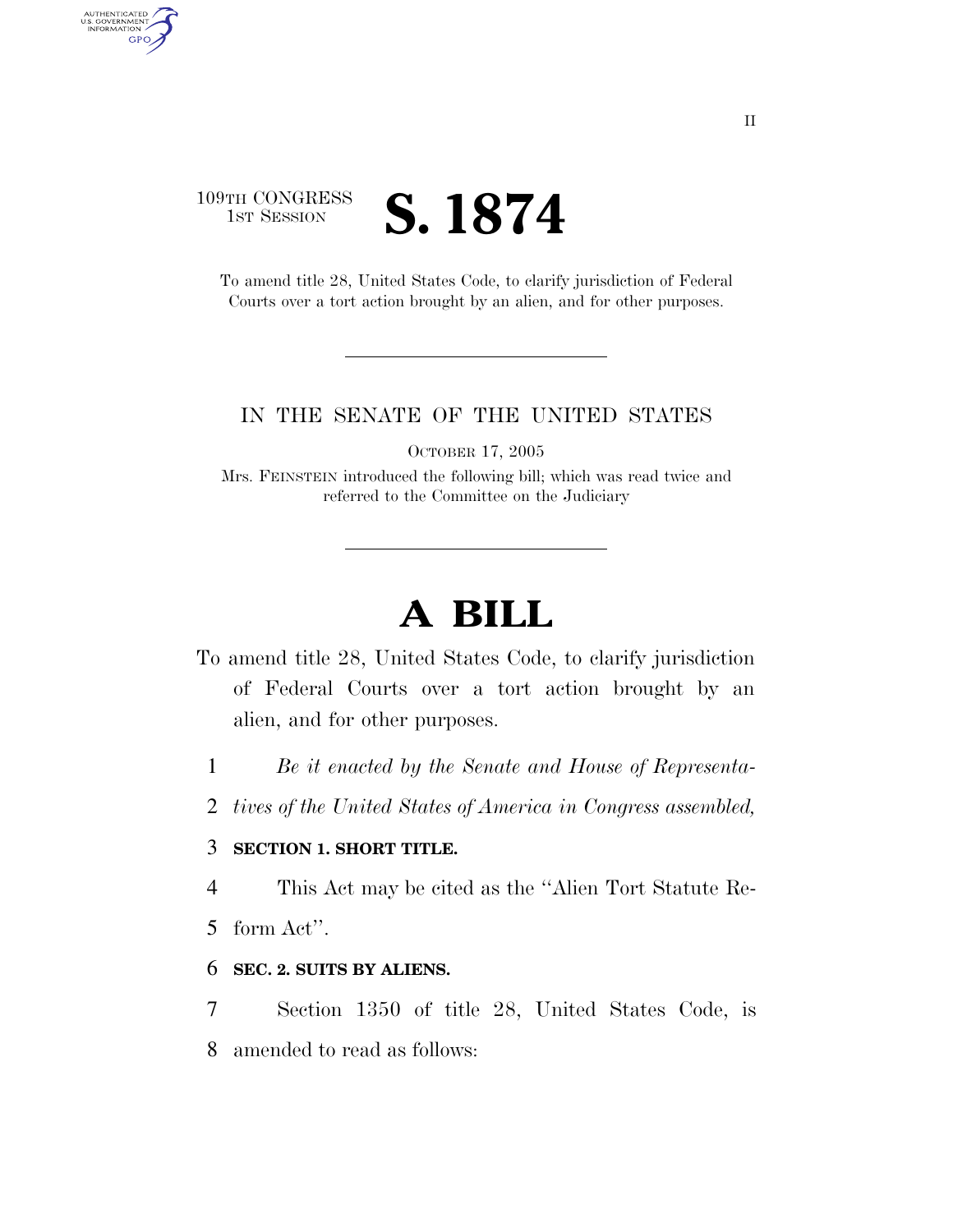**''§ 1350. Alien's action for tort** 

 ''(a) JURISDICTION OF DISTRICT COURTS.—The dis- trict courts shall have original and exclusive jurisdiction of any civil action brought by an alien asserting a claim of torture, extrajudicial killing, genocide, piracy, slavery, or slave trading if a defendant is a direct participant act- ing with specific intent to commit the alleged tort. The district courts shall not have jurisdiction over such civil suits brought by an alien if a foreign state is responsible for committing the tort in question within its sovereign territory.

| 12 | "(b) DEFINITIONS.—For the purposes of this section: |
|----|-----------------------------------------------------|
| 13 | $\lq(1)$ DEFENDANT.—The term 'defendant'            |
| 14 | means any person subject to the jurisdiction of the |
| 15 | district courts of the United States, including—    |
| 16 | $\lq\lq$ (A) a United States citizen;               |
| 17 | $\lq\lq (B)$ a natural person who is a permanent    |
| 18 | resident of the United States;                      |
| 19 | $\lq\lq$ (C) a natural person who resides in the    |
| 20 | United States; or                                   |
| 21 | $\lq\lq$ a partnership, corporation, or other       |
| 22 | legal entity organized under the laws of the        |
| 23 | United States or of a foreign state.                |
| 24 | "(2) FOREIGN STATE.—The term 'foreign state'        |
| 25 | has the meaning given that term in section 1603 of  |
| 26 | title 28, United States Code.                       |
|    |                                                     |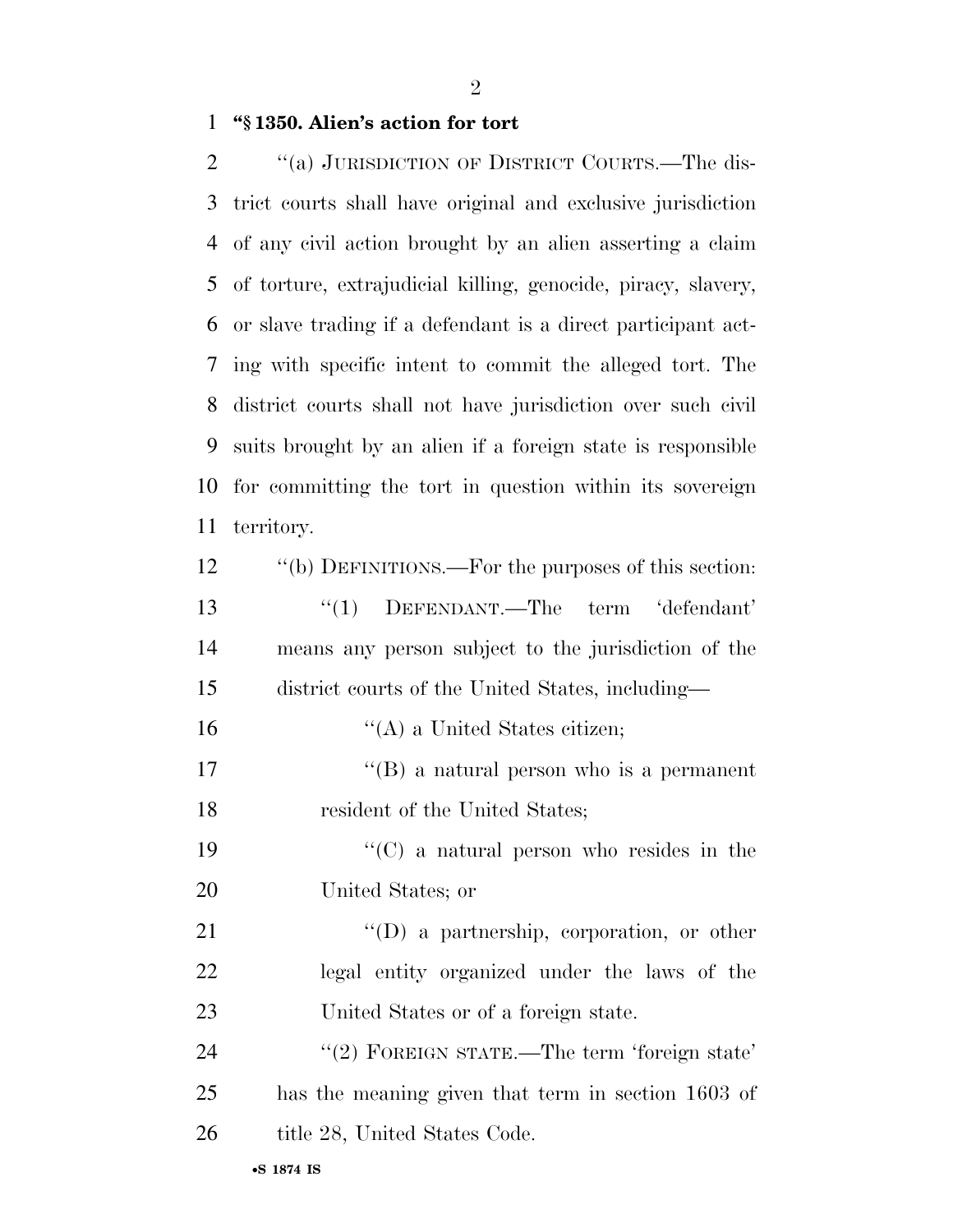| $\mathbf{1}$   | "(3) EXTRAJUDICIAL KILLING.—The term                      |
|----------------|-----------------------------------------------------------|
| $\overline{2}$ | 'extrajudicial killing'—                                  |
| 3              | "(A) means a deliberated killing, which—                  |
| $\overline{4}$ | "(i) notwithstanding the jurisdictional                   |
| 5              | limitations referred to in subsection $(a)$ , is          |
| 6              | carried out by an individual under actual                 |
| $\overline{7}$ | or apparent authority, or color of law, of                |
| 8              | any foreign state;                                        |
| 9              | "(ii) is directed against another indi-                   |
| 10             | vidual in the offender's custody or physical              |
| 11             | control; and                                              |
| 12             | "(iii) is not authorized by a previous                    |
| 13             | judgment pronounced by a regularly con-                   |
| 14             | stituted court affording all the judicial                 |
| 15             | guarantees which are recognized as indis-                 |
| 16             | pensable by civilized peoples; and                        |
| 17             | "(B) does not include any such killing                    |
| 18             | that, under international law, is lawfully carried        |
| 19             | out under the authority of a foreign state.               |
| <b>20</b>      | "(4) GENOCIDE.—The term 'genocide' means,                 |
| 21             | whether in time of peace or in time of war, an act        |
| 22             | carried out, or an attempt to carry out an act, with      |
| 23             | the specific intent to destroy, in whole or in substan-   |
| 24             | tial part, a national, ethnic, racial, or religious group |
| 25             | as such, which—                                           |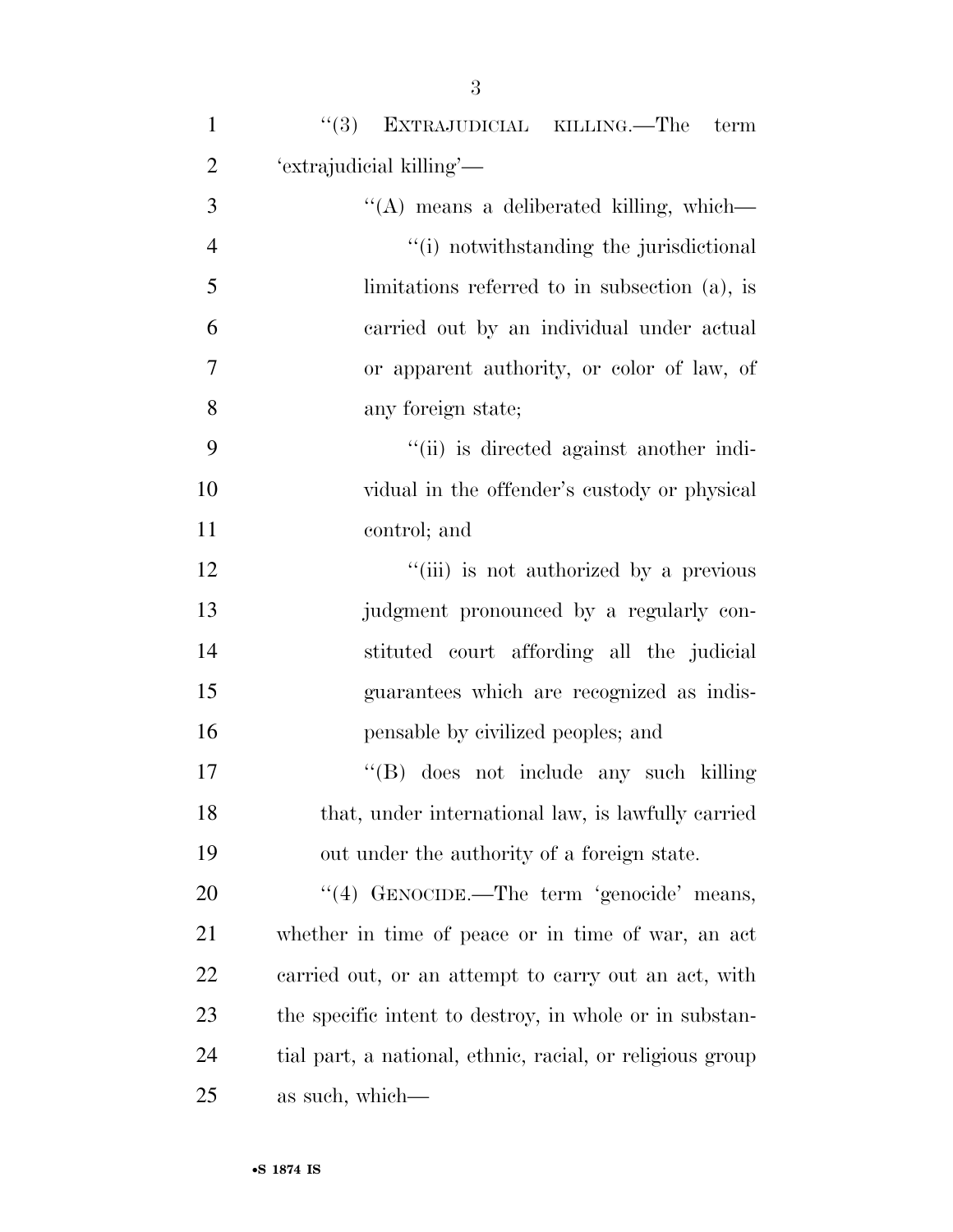| $\mathbf{1}$   | "(A) kills members of that group;                |
|----------------|--------------------------------------------------|
| $\overline{2}$ | "(B) causes serious bodily injury to mem-        |
| 3              | bers of that group;                              |
| $\overline{4}$ | "(C) causes the permanent impairment of          |
| 5              | the mental faculties of members of the group     |
| 6              | through drugs, torture, or similar techniques;   |
| 7              | $\lq\lq$ (D) subjects the group to conditions of |
| 8              | life that are intended to cause the physical de- |
| 9              | struction of the group in whole or in part;      |
| 10             | $\lq\lq(E)$ imposes measures intended to prevent |
| 11             | births within the group; or                      |
| 12             | $\lq\lq(F)$ transfers by force children of the   |
| 13             | group to another group.                          |
| 14             | "(5) PIRACY.—The term 'piracy' means—            |
| 15             | "(A) any illegal acts of violence or deten-      |
| 16             | tion, or any act of depredation, committed for   |
| 17             | private ends by the crew or the passengers of    |
| 18             | a private ship or a private aircraft, and di-    |
| 19             | rected—                                          |
| 20             | "(i) on the high seas, against another           |
| 21             | ship or aircraft, or against persons<br>or       |
| 22             | property on board such ship or aircraft; or      |
| 23             | "(ii) against a ship, aircraft, persons,         |
| 24             | or property in a place outside the jurisdic-     |
| 25             | tion of any country;                             |

4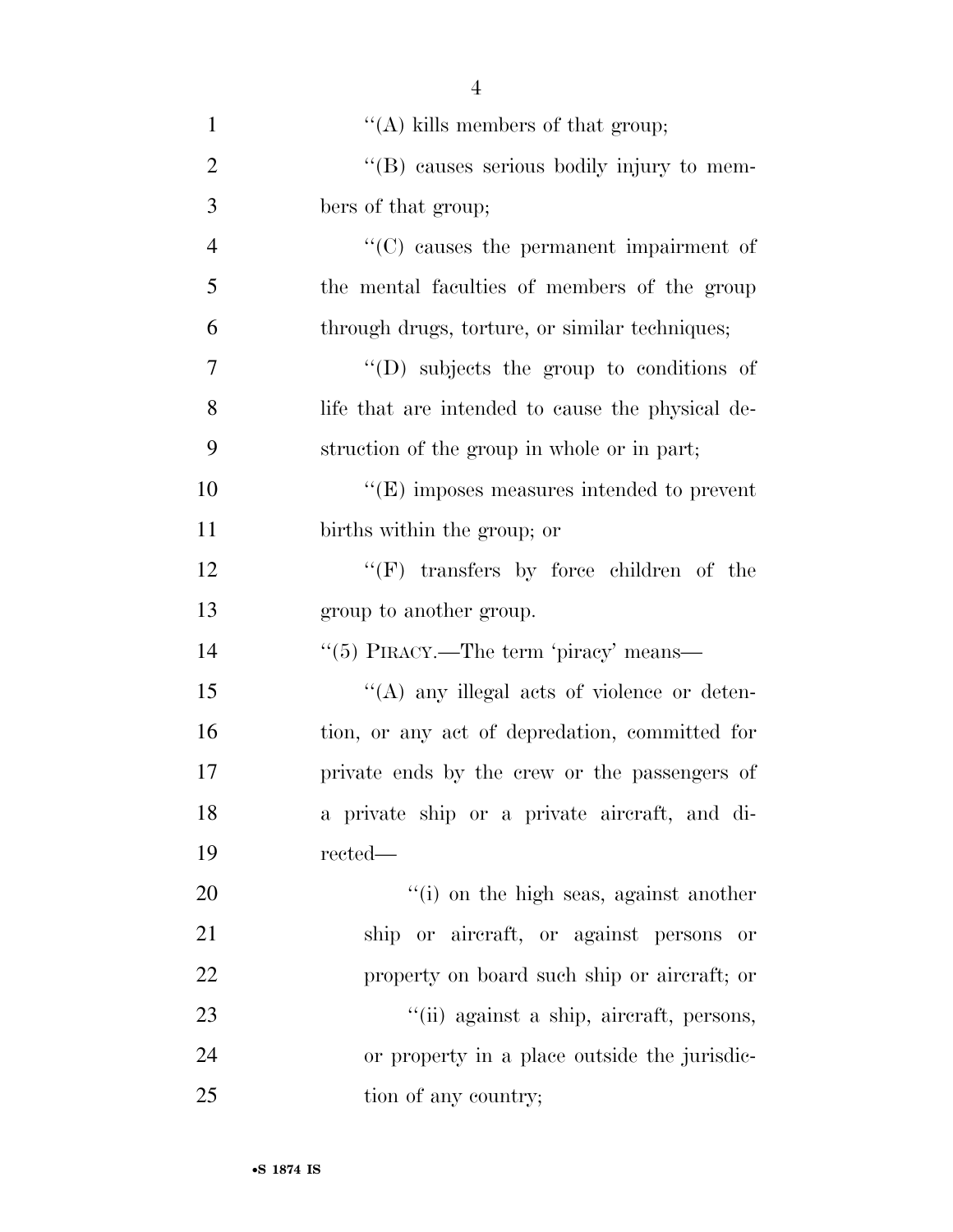| 1 | "(B) any act of voluntary participation in      |
|---|-------------------------------------------------|
| 2 | the operations of a ship or of an aircraft with |
| 3 | knowledge of facts making it a pirate ship or   |
| 4 | aircraft; or                                    |

 ''(C) any act of inciting or of intentionally facilitating an act described in subparagraph  $7 \qquad \qquad$  (A) or (B).

8 "(6) SLAVE TRADING.—The term 'slave trad-ing' includes—

10  $\langle (A)$  all acts involved in the capture, acqui- sition, or disposal of a person with intent to re-12 duce such person to slavery;

 ''(B) all acts involved in the acquisition of a slave with a view to selling or exchanging such slave;

 ''(C) all acts of disposal by sale or ex- change of a slave acquired with a view to being sold or exchanged; and

 ''(D) in general, every act of trade or 20 transport of slaves.

21 ''(7) SLAVERY.—The term 'slavery' means the status or condition of a person over whom any or all of the powers attaching to the right of ownership are exercised.

25 "(8) TORTURE.—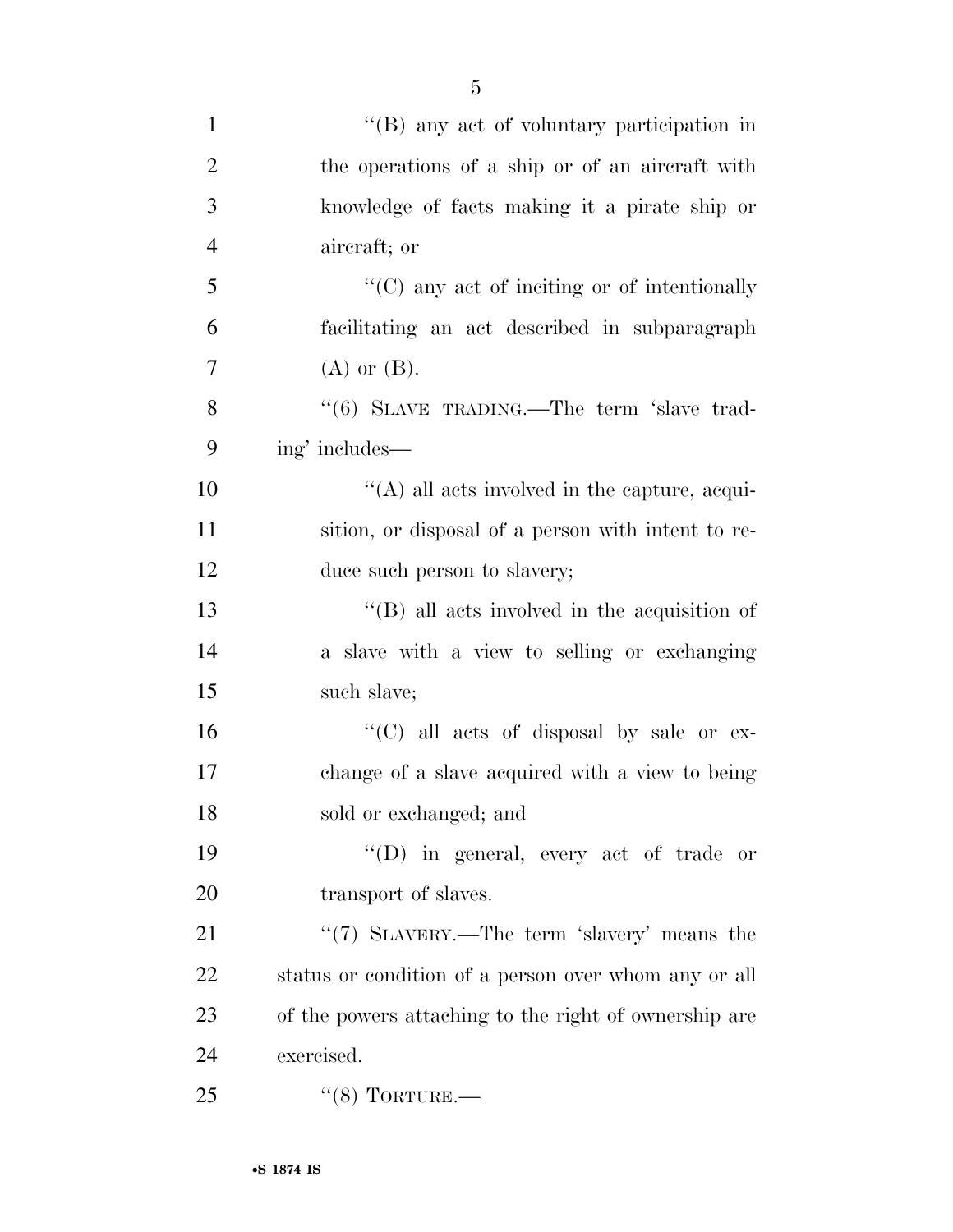1 ''(A) In GENERAL.—Notwithstanding the jurisdictional limitations referred to in sub- section (a), the term 'torture' means any act, carried out by an individual under actual or ap- parent authority, or color of law, of any foreign state, directed against another individual in the offender's custody or physical control, by which severe pain or suffering (other than pain or suf- fering arising only from or inherent in, or inci- dental to, lawful sanctions), whether physical or mental, is intentionally inflicted on that indi- vidual for such purposes as obtaining from that individual or a third person information or a confession, punishing that individual for an act that individual or a third person has committed or is suspected of having committed, intimi- dating or coercing that individual or a third person, or for any reason based on discrimina- tion of any kind. 20 "(B) MENTAL PAIN OR SUFFERING.—In subparagraph (A), mental pain or suffering re-fers to prolonged mental harm caused by or re-

sulting from—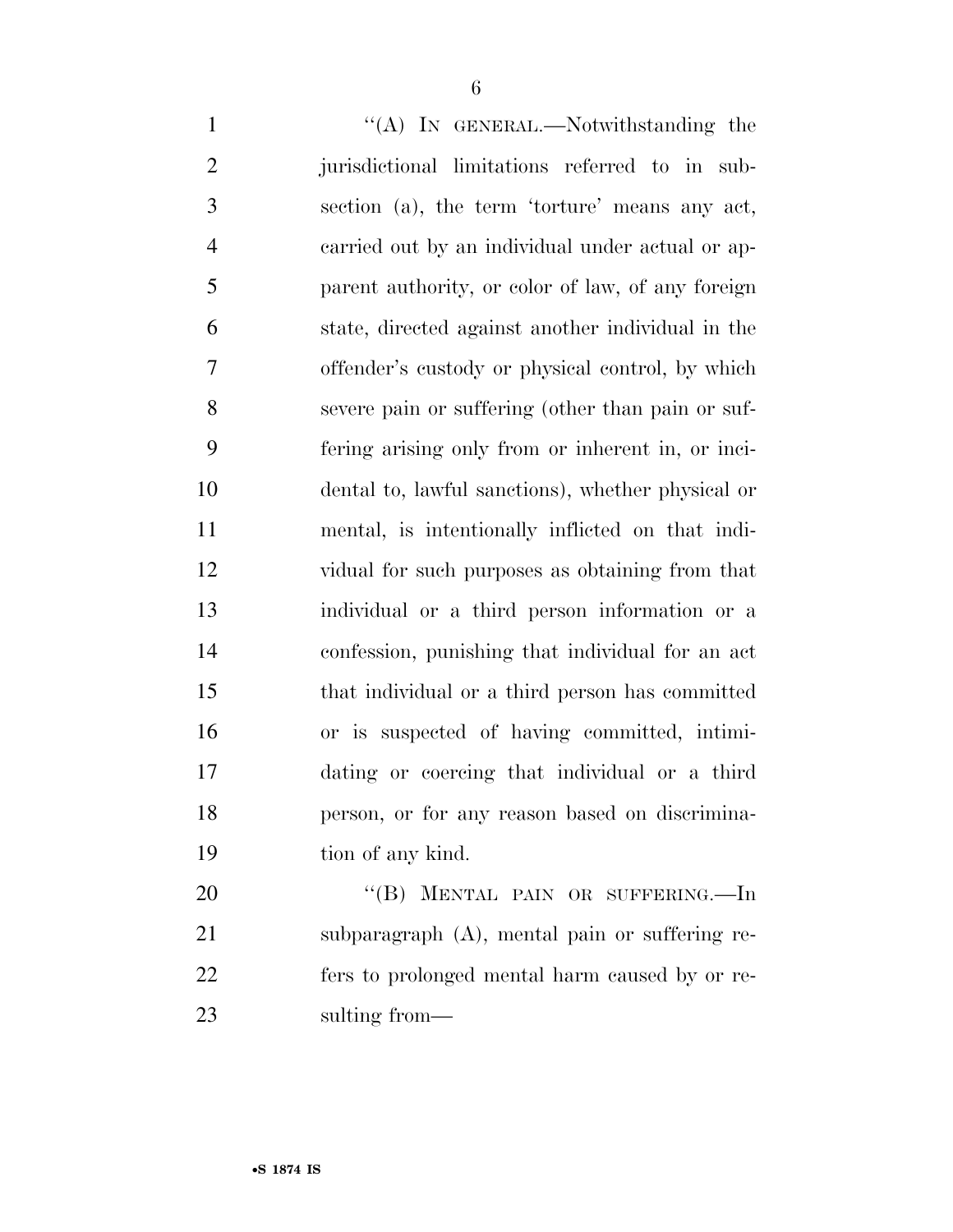| $\mathbf{1}$   | ``(i)<br>the intentional infliction<br>or                        |
|----------------|------------------------------------------------------------------|
| $\overline{2}$ | threatened infliction of severe physical pain                    |
| 3              | or suffering;                                                    |
| $\overline{4}$ | "(ii) the administration or application,                         |
| 5              | or threatened administration or applica-                         |
| 6              | tion, of mind altering substances, or other                      |
| $\tau$         | procedures calculated to disrupt profoundly                      |
| 8              | the senses or the personality;                                   |
| 9              | "(iii) the threat of imminent death; or                          |
| 10             | $f'(iv)$ the threat that another indi-                           |
| 11             | vidual will imminently be subjected to                           |
| 12             | death, severe physical pain or suffering, or                     |
| 13             | the administration or application of mind                        |
| 14             | altering substances or other procedures                          |
| 15             | calculated to disrupt profoundly the senses                      |
| 16             | or personality.                                                  |
| 17             | "(c) LIABILITY FOR DAMAGES.—Any defendant who                    |
|                | 18 is a direct participant acting with specific intent to commit |

 is a direct participant acting with specific intent to commit a tort referred to in subsection (a) against an alien shall be liable for damages to that alien or to any person who may be a claimant in an action for the wrongful death of that alien.

 ''(d) EXHAUSTION OF REMEDIES.—A district court shall abstain from the exercise of jurisdiction over a civil action described in subsection (a) if the claimant has not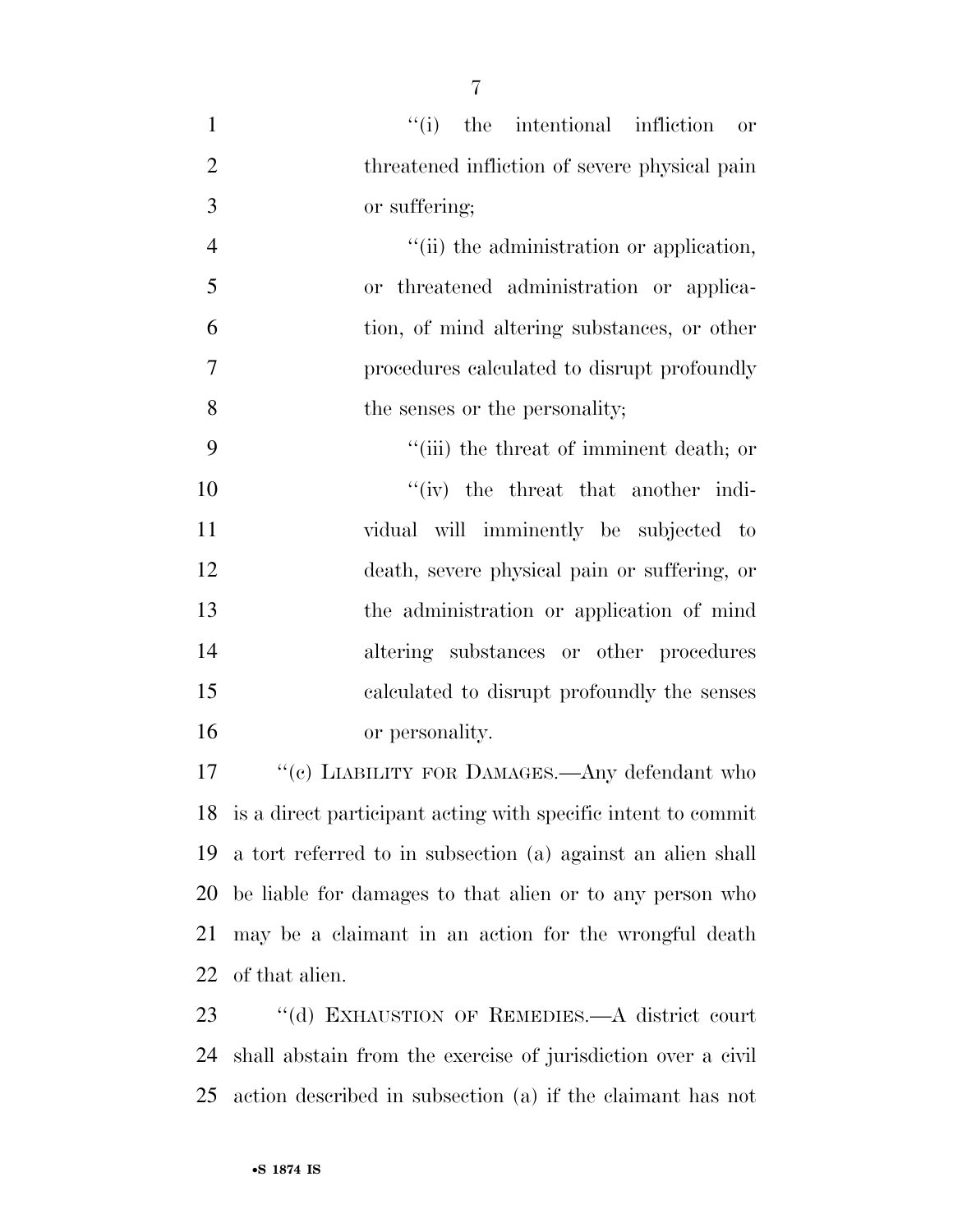exhausted adequate and available remedies in the place in which the injury occurred. Adequate and available rem- edies include those available through local courts, claims tribunals, and similar legal processes.

 ''(e) FOREIGN POLICY INTERESTS OF THE UNITED STATES.—No court in the United States shall proceed in considering the merits of a claim under subsection (a) if the President, or a designee of the President, adequately certifies to the court in writing that such exercise of juris- diction will have a negative impact on the foreign policy interests of the United States.

12 "(f) PROCEDURAL REQUIREMENTS.—

 ''(1) SPECIFICITY.—In any action brought under this section, the complaint shall state with particularity specific facts that—

 ''(A) describe each tort alleged to have been committed and demonstrate the reason or reasons why the tort action may be brought under this section, provided that if an allegation is made on information and belief, the com- plaint shall state with particularity all facts on which that belief is formed; and

23 ''(B) demonstrate that the defendant had the specific intent to commit the tort alleged to have been committed.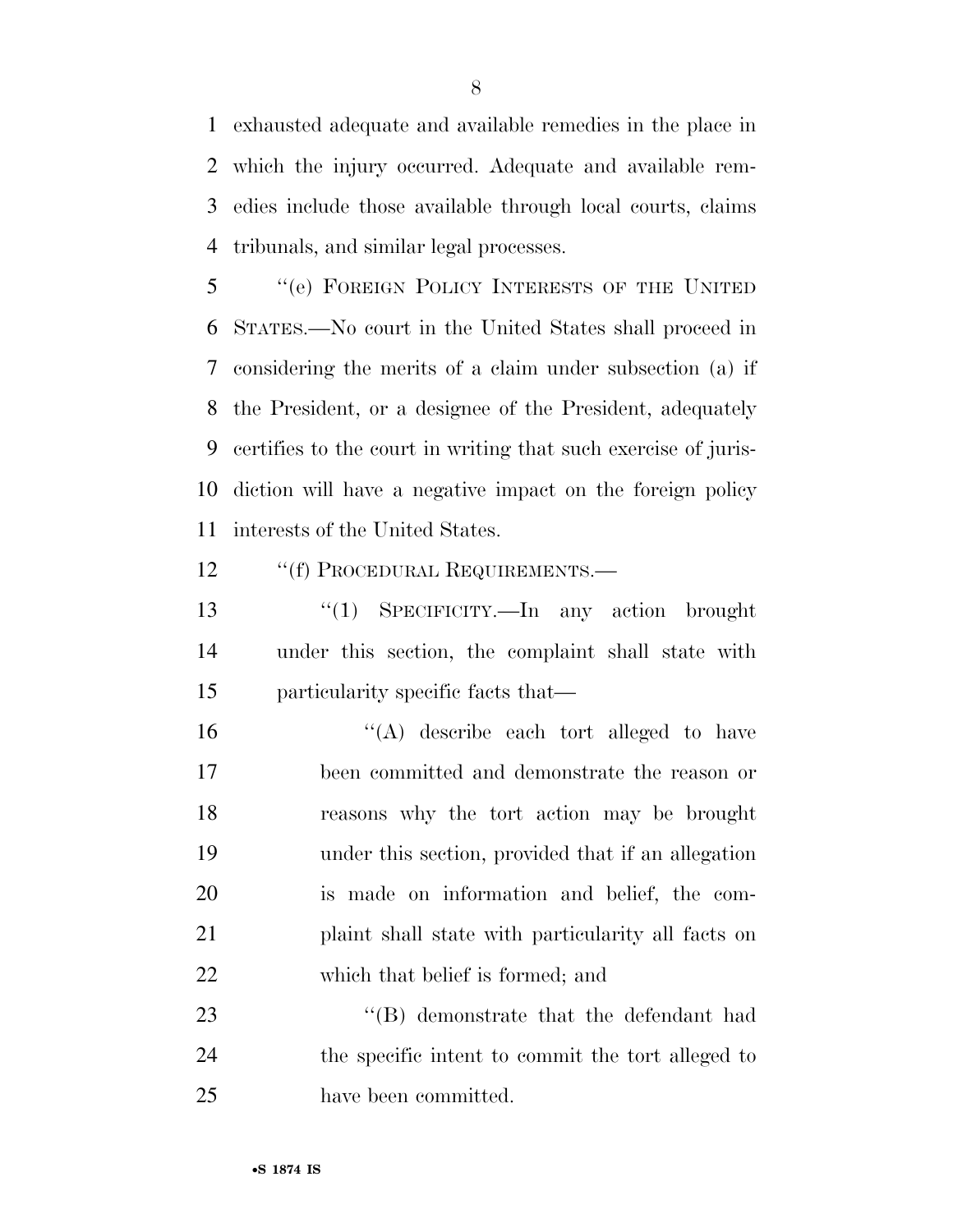| $\mathbf{1}$   | "(2) MOTION TO DISMISS.—In any action                |
|----------------|------------------------------------------------------|
| $\overline{2}$ | brought under this section, the court shall, on the  |
| 3              | motion of any defendant, dismiss the complaint if    |
| $\overline{4}$ | the requirements of subparagraphs $(A)$ and $(B)$ of |
| 5              | paragraph $(1)$ are not met.                         |
| 6              | "(3) STAY OF DISCOVERY.—In any action                |
| 7              | brought under this section, all discovery related to |
| 8              | the merits of the claim and other proceedings shall  |
| 9              | be stayed during the pendency of any motion to dis-  |
| 10             | miss, unless the court finds upon the motion of any  |
| 11             | party that particularized discovery is necessary to  |
| 12             | preserve evidence or to prevent undue prejudice to   |
| 13             | that party.                                          |
| 14             | $``(4)$ PLAINTIFF IDENTITY.—                         |
| 15             | "(A) REQUIREMENT.—Subject to subpara-                |
| 16             | graph (B), in any action brought under this          |
| 17             | section, the first and last names of all plaintiffs  |
| 18             | shall be disclosed in the complaint filed with the   |
| 19             | court.                                               |
| 20             | "(B) EXCEPTION.—A court may permit an                |
| 21             | anonymous filing of a complaint if a plaintiff's     |
| 22             | life or safety would be endangered by publicly       |
| 23             | disclosing the plaintiff's identity.                 |

•**S 1874 IS**